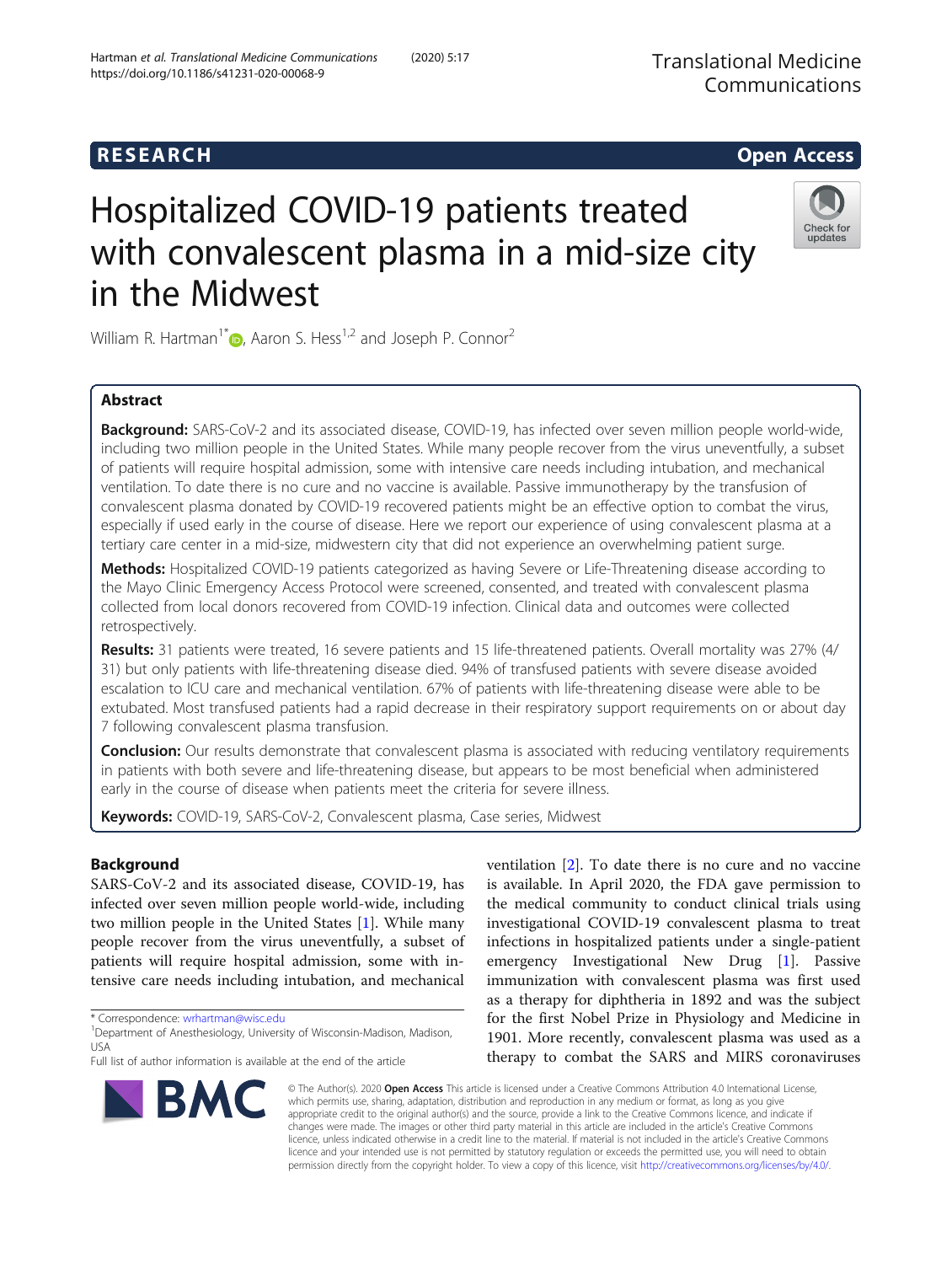[[3\]](#page-5-0). In March, 2020 the first report of convalescent plasma to treat COVID-19 was published [[4\]](#page-5-0). In the United States the use of convalescent plasma has been made widely available via and Food and Drug Administration approved Expanded Access Protocol administrated through Mayo Clinic.

As has been previously described, our institution was one of the earliest donor sites for COVID-19 convalescent plasma in the US, and initially provided 25% of the total national donor pool for the American Red Cross [[5\]](#page-5-0). Our hospital is in Dane County, Wisconsin, part of a generous donor community in the Midwest that is a significant net exporter of blood products to the rest of the US. The county population is 546,700 people, half of whom live in the state capital, Madison, where our large, academic tertiary care center is located. Madison is a mid-size city with no high-rise buildings, a modest public transit / bus system and a median income of \$71, 790.00. It is also home to the state government and the flagship University of Wisconsin campus, which has 44, 000 students including many national and international enrollees. While larger cities like New York City and Seattle were experiencing large surges in the volume of critically ill patients in their health systems, the health care system in Madison saw relatively modest numbers of COVID-19 patients [[6](#page-5-0)–[8](#page-5-0)].

We describe our experience treating a series of COVID-19 patients with severe or life-threatening disease with convalescent plasma. Ventilatory and final patient outcomes are discussed, and the results compared to previously published data on convalescent plasma treatment.

# **Methods**

This study was approved by the University of Wisconsin Institutional Review Board. Cases met all criteria for enrollment under the Mayo Clinic Expanded Access Protocol (IND # 20–003312) and gave written, informed consent for CP transfusion and data collection. Enrollment criteria are described elsewhere [[9](#page-5-0)]. Briefly, all enrollees had laboratory confirmed COVID-19 with either severe or life-threatening disease. Severe disease was defined as the presence of subjective dyspnea, a respiratory frequency  $\geq$  30/min, blood oxygen saturation ≤ 93% on room air, partial pressure of arterial oxygen to fraction of inspired oxygen ratio < 300, and/or lung infiltrates > 50% within 24 to 48 h. Life-threatening disease was defined as respiratory failure, septic shock, and/or multiple organ dysfunction or failure at the time of transfusion.

COVID-19 convalescent plasma was collected from a local donor recruitment and referral program in collaboration with the American Red Cross. Briefly, in response to guidance from the FDA dated April 3, 2020

We convened a local working group to establish a University of Wisconsin Hospital-based COVID-19 Convalescent Plasma program for both candidate recipients and potential COVID-19 recovered donors. Stakeholders were assigned to issues within their expertise including transfusion, the University's Office of Clinical Trials, the Media Relations, and the local American Red Cross donor center. The Transfusion Medicine section developed an inventory and ordering process for convalescent plasma units within our electronic medical record system. The Office of Clinical Trials worked closely with American Red Cross and Food and Drug Administration to ensure compliance with rapidly evolving rules. Office of Clinical Trials staff also worked with potential donors identified by University of Wisconsin clinician referral or self-referral through local media coverage and via information provided to patients in the discharge instructions after all COVID-19 related hospital admissions. Potential donors were then screened and recruited to donate via a scripted telephone interview. The local American Red Cross established a process for receiving prospective donors and worked with national leadership to develop long-term protocols. The process of collecting plasma at the American Red Cross involved specialized machines that separated plasma from other blood components. Briefly, a donor's height, weight, platelet count and blood type are entered into a specialized extraction machine. This machine (also called TRINA or ALYX) draws blood and transfers it into a centrifuge, which separates the components of the blood and transports what is being collected (platelets and/or plasma) into collection bags and returns the remaining product to the donor. This machine is set up with a collection kit that includes blood bags and a centrifuge chamber. Additionally, anticoagulant is included as part of this process, which will be returned to the donor along with the red blood cells. The machine switches from draw to return every 45 s. Once collected, the plasma is frozen for transport to the hospital. Once at the hospital, a thawed product (volume of approximately 250–300 mL) is transfused into the recipient patient intravenously over 1 h.

Recipient data were abstracted from the medical record into a standardized case report form. Results were presented with descriptive statistics. Parametric and non-parametric tests were used as appropriate. All analyses were performed using commercially available statistical software (Enterprise Guide 7.1, SAS, Cary, North Carolina).

# Results

All appropriate regulatory, Institutional Review Board and patient care protocols were in place to begin transfusions by April 9, 2020. The first unit from our donor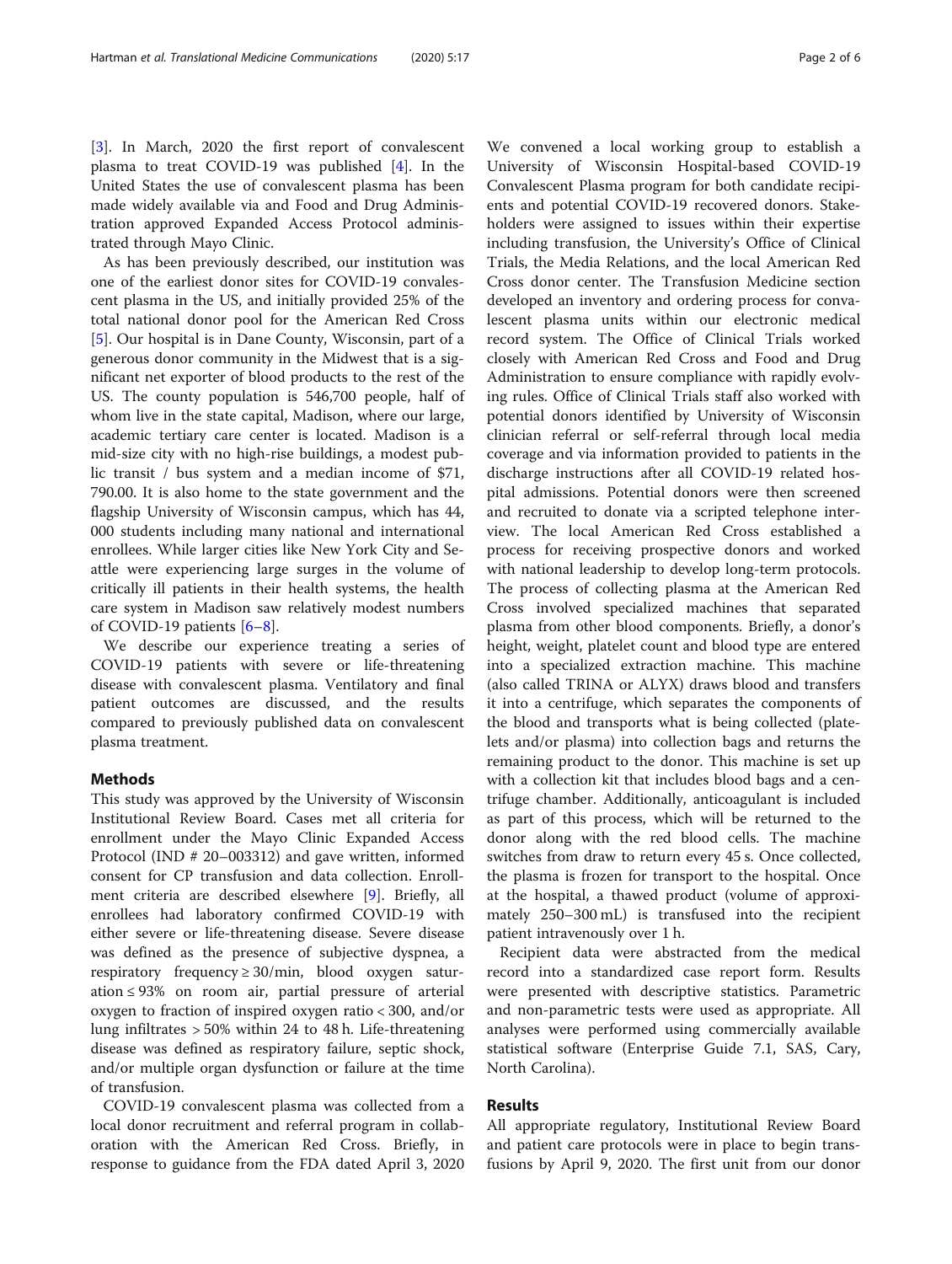screening program was collected on April 10, 2020 with acceptable units available for patient transfusion on April 12, 2020.

Between April 12 and June 2, 2020, there were 62 inpatient admissions for COVID-19 with severe or lifethreatening disease. Of these, 31 met all inclusion criteria, gave consent, and received convalescent plasma. Among the 31 transfused patients, 15/31 (48%) met criteria for life-threatening disease, and 16/31 (52%) met criteria for severe disease at time of transfusion. Five patients were already in-house and were consented to receive plasma before units were available from our blood supplier. Four of these five patients had already progressed to or had presented with life-threatening disease at the time of transfusion. Characteristics of transfused patients are summarized in Table 1. In general, treated patients were not severely ill as measured by Sequential Organ Failure Assessment scores, but inflammatory markers were elevated. A comparison of

Table 1 Characteristics of patients receiving COVID-19 convalescent plasma at time of transfusion<sup>a</sup>

| Characteristic                                         | All patients<br>$(N = 31)$ |  |
|--------------------------------------------------------|----------------------------|--|
| $Sex - no.$ $%$                                        |                            |  |
| Female                                                 | 10(32)                     |  |
| Male                                                   | 21 (68)                    |  |
| <b>BMI</b>                                             | $37.4 \pm 10.5$            |  |
| Classification of COVID-19 Illness – no. (%)           |                            |  |
| Severe                                                 | 16 (52)                    |  |
| Life-threatening                                       | 15 (48)                    |  |
| Respiratory support at time of transfusion $-$ no. (%) |                            |  |
| None                                                   | 2(6)                       |  |
| Low-flow nasal cannula                                 | 11(35)                     |  |
| High-flow nasal cannula                                | 8(26)                      |  |
| Mechanical ventilation                                 | 10(32)                     |  |
| Sequential Organ Failure Assessment (SOFA) Score       | 2[4]                       |  |
| C-reactive protein - mg/dL                             | $15.5 \pm 9.5$             |  |
| D-dimer - mcg/mL                                       | $2.6 \pm 4.0$              |  |
| Ferritin - ng/mL                                       | $1532 \pm 1414$            |  |
| Hospital length of stay in days                        | 12 [22]                    |  |
| Days from CP transfusion to discharge                  | 7[14]                      |  |
| Final disposition $-$ no. (%)                          |                            |  |
| Home                                                   | 15 (48%)                   |  |
| Inpatient rehabilitation then home                     | 2(7%)                      |  |
| Skilled nursing facility or long-term care             | 5 (5%)                     |  |
| Dead                                                   | 4 (13%)                    |  |
| Ongoing inpatient care                                 | 5(16%)                     |  |

<sup>a</sup>Plus-minus values are means  $\pm$  SD, values with brackets are medians [interquartile range]

characteristics between transfused patients graded with severe or life-threatening illness are summarized in Table [2.](#page-3-0) Patients with life-threatening disease were not significantly different from those with severe disease at time of transfusion with regard to sex, Basic Metabolic Index, d-dimer or ferritin levels, but had significantly higher Sequential Organ Failure Assessment scores and c-reactive protein levels and had longer hospital stays. No patients with severe disease died, compared to four (27%) with life-threatening disease ( $p = 0.032$ ).

Inpatient respiratory support requirements over time for patients with severe disease are summarized in Fig. [1](#page-3-0). Among the 16 patients that were transfused for severe disease one (6%) had progressive respiratory dysfunction and ultimately required intubation five days after transfusion of convalescent plasma (eight days after hospital admission, 13 days after onset of symptoms). Another remains inpatient on room air with persistently positive SARS-CoV-2 Polymerase Chain Reaction testing and is awaiting transfer to a skilled nursing facility. Of the remaining patients with severe illness, all fourteen were discharged, most on room air. Three of these patients were transferred to skilled nursing or long-term care facilities and the remainder went home with self-care. The median length of hospitalization in this groups was 9 days (mean  $11.1 \pm 6.9$  days and range 4-29 days).

Inpatient respiratory support requirements over time for patients with life-threatening disease are summarized in Fig. [2](#page-4-0). Twelve (80%) required intubation and mechanical ventilation at some point during their hospital stay. Nine of these were intubated for management of acute respiratory failure within 24 h of admission to the hospital, the other 3 were intubated for progressive respiratory failure 5, 5, and 7 days after admission respectively. Only one of the 12 ventilated patients received convalescent plasma prior to intubation: he was on 100% O2 via high-flow nasal cannula at the time of transfusion and was intubated 15 h later. Ultimately, 8 (67%) were extubated, after a median of 10 days since convalescent plasma transfusion. Six of the eight extubated patients have been discharged from the hospital: four to self-care at home, one to a skilled nursing facility, and one to a long-term care facility. The median length of stay for the six patients that required mechanical ventilation (excluding the patients that died or remained hospitalized) was 26 days (IQR 19.75, range 5–38 days).

Of the three patients with life-threatening disease who were not intubated at the time of transfusion, all three were in severe respiratory distress. One was transferred from a memory care facility and had a signed Do Not Intubate order, one had recently self-extubated during an episode of delirium and did not require re-intubation, and one adamantly refused intubation.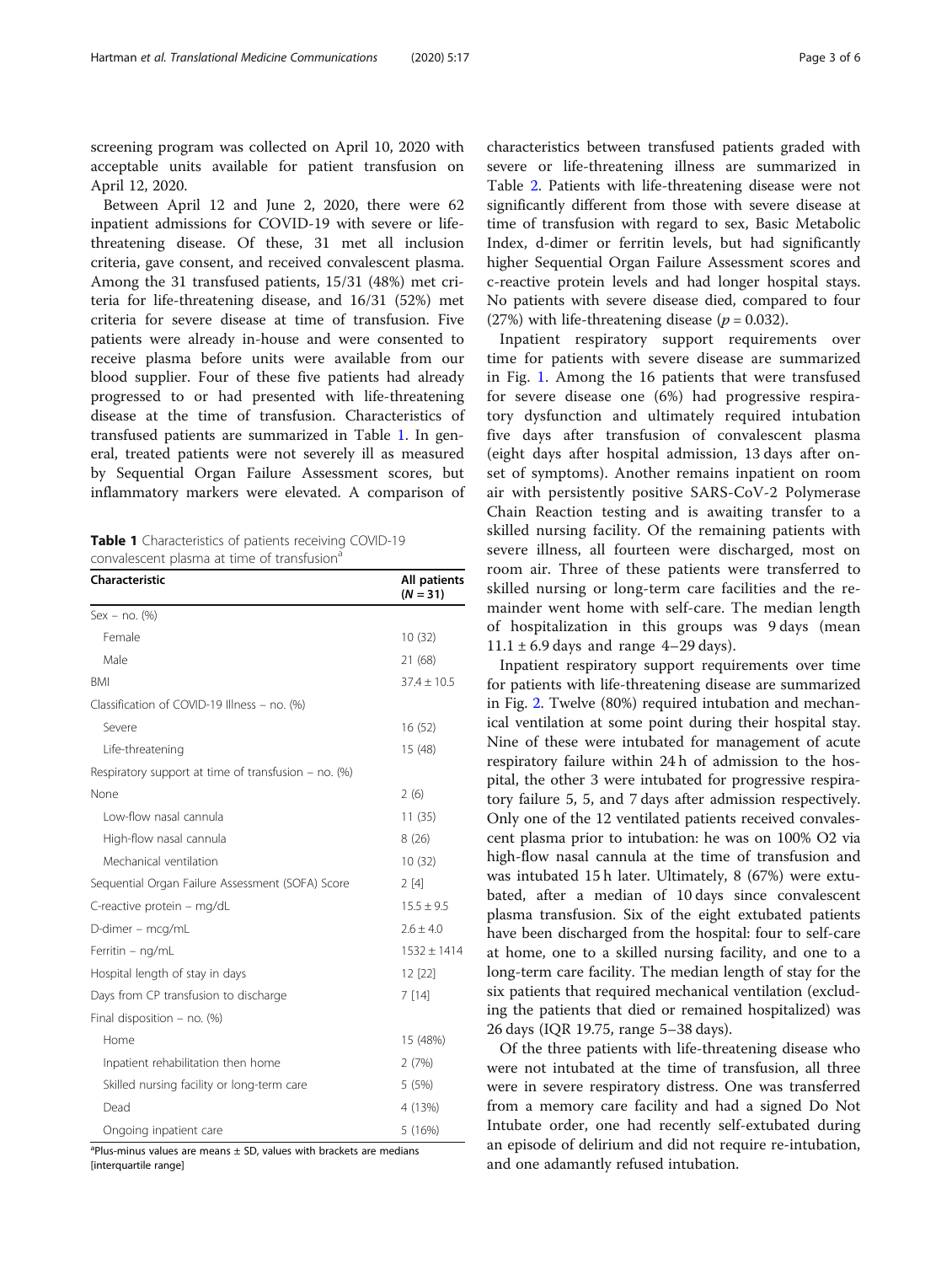|                                                  | <b>COVID-19 Classification</b> |                              |                |
|--------------------------------------------------|--------------------------------|------------------------------|----------------|
|                                                  | Severe<br>$n = 16$             | Life-Threatening<br>$n = 15$ | p <sub>b</sub> |
|                                                  |                                |                              |                |
| Female sex $-$ no. $(\%)$                        | 7(44)                          | 3(20)                        | 0.252          |
| BMI                                              | $37.3 \pm 8.4$                 | $37.5 \pm 12.6$              | 0.964          |
| Sequential Organ Failure Assessment (SOFA) Score | $0$ [1.5]                      | 4[2]                         | 0.001          |
| C-reactive protein - mg/dL                       | $12.0 \pm 9.8$                 | $19.5 \pm 7.6$               | 0.028          |
| D-dimer - mcg/mL                                 | $1.86 \pm 3.08$                | $3.55 \pm 4.96$              | 0.271          |
| Ferritin $-$ ng/mL                               | $1469 \pm 1764$                | $1594 \pm 1018$              | 0.821          |
| In-Hospital Death $-$ no. (%)                    | 0                              | 4 (27%)                      | 0.037          |
| Length of stay - days                            | 9[4]                           | 21.5 [25.5]                  | 0.012          |

<span id="page-3-0"></span>Table 2 Characteristics of patients with severe vs. life-threatening disease receiving COVID-19 convalescent plasma at time of trancfusion<sup>a</sup>

<sup>a</sup>Plus-minus values are means ± SD, values with brackets are medians [interquartile range]

<sup>b</sup>Fisher's exact test, Student's T-test, or Wilcoxon-Mann-Whitney test as appropriate

# **Discussion**

We report a case series of 31 patients with either serious or life-threatening COVID-19 infection treated with COVID-19 convalescent plasma who demonstrated favorable clinical outcomes when compared to those reported in the literature to date. For both severe and life-threatened patients, respiratory support requirements began to decrease at about day 7. Once the ventilatory requirements began to decrease, they did so rapidly. Most patients were able to be discharged home on room air. The overall mortality was 13% (4/31). Among patients who were admitted with infection that met the criteria for severe disease and were transfused convalescent plasma prior to the development of respiratory failure the mortality to date is zero, and only one patient (6%) has had subsequent escalation of respiratory failure requiring mechanical ventilation. Among our patients with life-threatening disease we report an

extubation rate of 67%. Overall, compared to outcomes reported in the literature to date, patients transfused convalescent plasma appear to have better outcomes in the face of both severe and life-threatening disease  $[10,$  $[10,$  $[10,$ [11\]](#page-5-0). Our results would have been more significant with a larger sample size, however our hospital did not experience a large COVID-19 patient surge prior to this manuscript. Also, as the large majority of our COVID-19 patients were transfused with convalescent plasma in this time period, a matched control group was not possible.

Our results are consistent with other early reports of outcomes in COVID-19 patients transfused with convalescent plasma. A recent cohort study by Liu and colleagues of 39 cases and 156 matched controls from Mount Sinai hospital in New York City reported a 12.8% mortality rate among patients with severe or worse disease who received convalescent plasma, and significantly

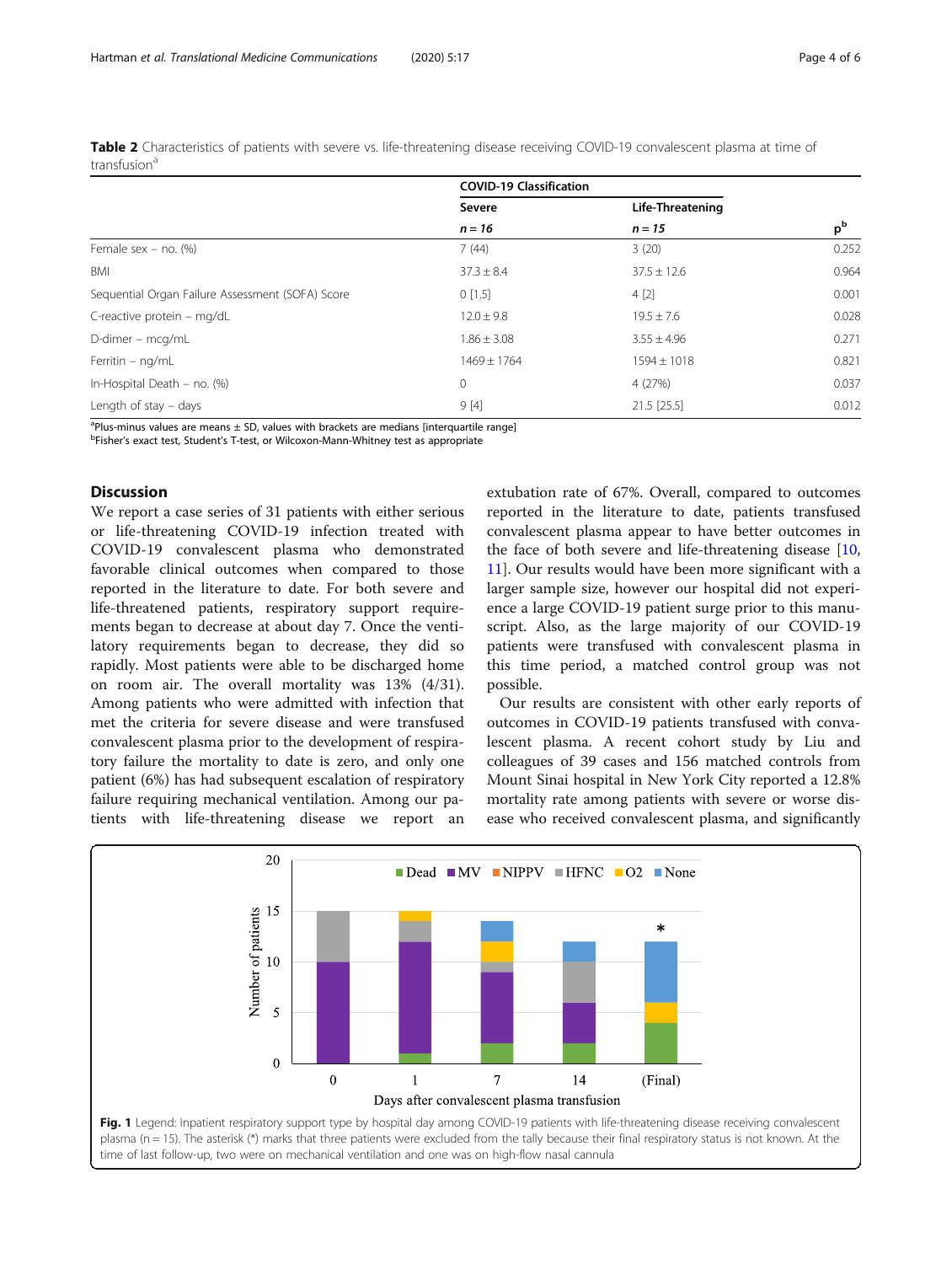<span id="page-4-0"></span>

better outcomes among patients transfused prior to mechanical ventilation [[12\]](#page-5-0). Transfused patients were very similar to ours with respect to inflammatory markers and distribution of respiratory support requirements. Although we have no basis for internal comparison because our transfused rate was high and overall case numbers prevented us from matching a control group, our experience reinforces the suggestion that early administration is of greater clinical benefit than delaying transfusion under the development of severe disease. This is in line with one of the first published randomized clinical trials of convalescent plasma, in which Li and colleagues found clinical improvement was limited to those with without life-threatening disease, with 91% improvement in the plasma group compared to 68% in the control arm [[13\]](#page-5-0).

We observed a high rate clinical improvement among mechanically ventilated patients who received COVID-19 convalescent plasma. Although 4 (29%) of our patients with life-threatening disease died, 9 (64%) has improve respiratory by 14 days after transfusion. Improvement with convalescent plasma in patients already requiring mechanical ventilation is in line with one of the early reports of convalescent plasma treatment by Shen et al., who reported on improvement in multiple clinical parameters in five of five (100%) patients transfused convalescent plasma [[5\]](#page-5-0). Li and colleagues, by contrast, saw only a 10% rate of improvement among intubated patients receiving convalescent plasma 14 days after transfusion.

One potential confounding factor in the improved outcomes we have seen could be the regional/geographical differences in outcomes as have been reported in the literature. Unlike the large patient surges experienced in Seattle and then in New York City, the healthcare

system in Dane County/Madison, including at University Hospital, has not experienced a large or overwhelming surge of patients. In the initial reports from the Seattle area, a substantial number of patients (81%) were initially admitted to the intensive care unit, requiring intubation and mechanical ventilation, and by mid-March, 2020, they reported a mortality of 67% and the continued critical care needs of an additional 24% of patients [[8\]](#page-5-0). Similarly, from March and April, 2020, New York City area hospitals experienced mortality rates as high as 70 to 90% in patients requiring mechanical ventilation [[9\]](#page-5-0). Among 257 critical care admissions in the New York Presbyterian/Columbia hospital system 39% have died with the death rate being much higher at 79% for the 203 patients requiring mechanical ventilation. By contrast the overall death rate in our transfused cases was only 13% and to date, at worst 29% in those requiring mechanical ventilation [\[10\]](#page-5-0).

Ji and colleagues described how infection prevalence compared to resource availability and healthcare burden are directly related to differences in mortality as seen in various areas of China. For instance, in the Wuhan province, the epicenter of the pandemic, mortality rates were reported to be greater than 3–4% where in other, even more populous areas, of China mortality was less than 1%. They go on to describe that mortality appears to be related to the incidence of disease per capita and the resources available in the local healthcare system to absorb and care for the number of cases in need  $[14]$  $[14]$ . This may well be part of the phenomenon of less aggressive appearing disease seen in the Dane County and Madison area. Dane County, with a population of approximately 550,000, has an infection rate of 143/100,000 population and a mortality rate of only 5/100,000. Other more populated and dense areas such as New York City have